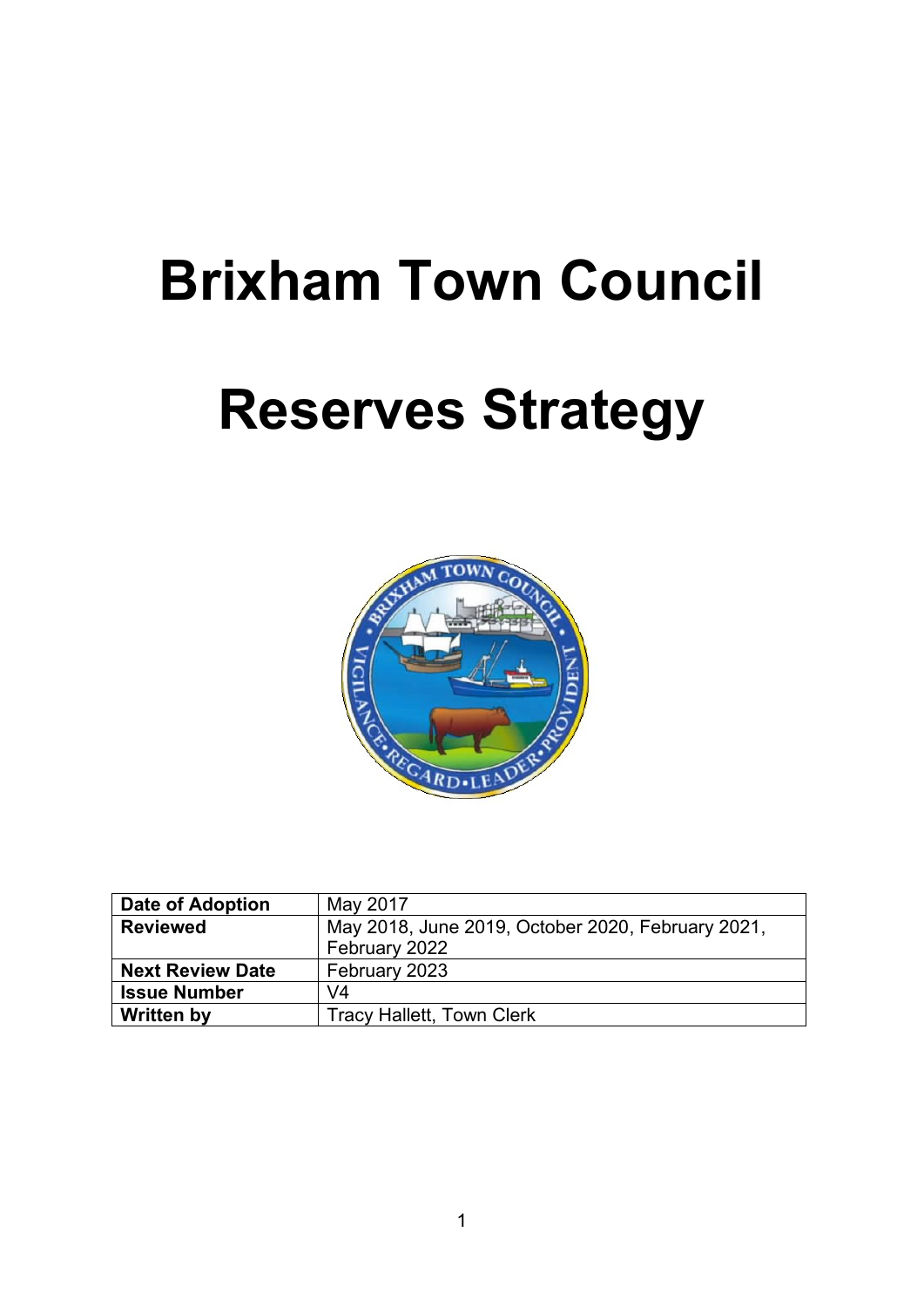#### **Reserves Strategy**

### **1. Town Council Reserves**

The Town Council is required to maintain financial reserves to meet the needs of the Council. The purpose of this policy is to set out how the Council will determine and review the level of reserves.

According to the Joint Panel on Accountability and Governance Practitioners Guide (JPAG) (March 2020) it is essential for authorities to have sufficient reserves (general and earmarked) to finance both its day-to-day operations and future plans. It is important, that the reserves are not excessive given that the funds are generated from taxation / public levies.

Sections 32 and 43 of the Local Government Finance Act 1992 require local authorities to have regard to the level of reserves needed for meeting estimated future expenditure when calculating the budget requirement. However, there is no specific minimum level of reserves which an authority should hold, and it is the responsibility of the Responsible Financial Officer to advise the Town Council about the level of reserves and to ensure that there are procedures for their establishment and use.

#### **2. General Reserves**

This represents the non-ring fenced (earmarked) balance of Council funds. The main purposes of the General Reserves are to operate as a working balance to help manage the impact of uneven cash flows and secondly, to provide a contingency to cushion the impact of emerging or unforeseen events or genuine emergencies. In general, a robust level of reserve should be maintained and take account of operational and financial issues facing the Town Council.

JPAG (March 2020) advised that the general reserves should be maintained between 3 months and 12 months of Net Revenue Expenditure (NRE). The smaller the authority the closer the figure should be to 12 months NRE, the larger the authority the nearer to 3 months. It is important that the Town Council adopt, as a General Reserve policy, the level appropriate to their size and situation and plan their budget so as to ensure that the adopted level is maintained.

#### **3. Earmarked Reserves**

Earmarked Reserve will be established on a "needs" basis to set aside amounts for known or anticipated projects and are held for five main reasons:

- Renewals to enable Council to plan and finance an effective programme of vehicle and equipment replacement and planned property maintenance.
- Carry forward of underspend some services commit expenditure to projects, but cannot spend the budget in year. Reserves are used as a mechanism to carry forward these resources.
- Trading accounts In some instances surpluses are retained for future investment.
- Insurance reserve to meet the estimate of future claims to enable the Council to meet the excesses not covered by insurance.
- Other earmarked reserves may be set up from time to time to meet known or predicted liabilities.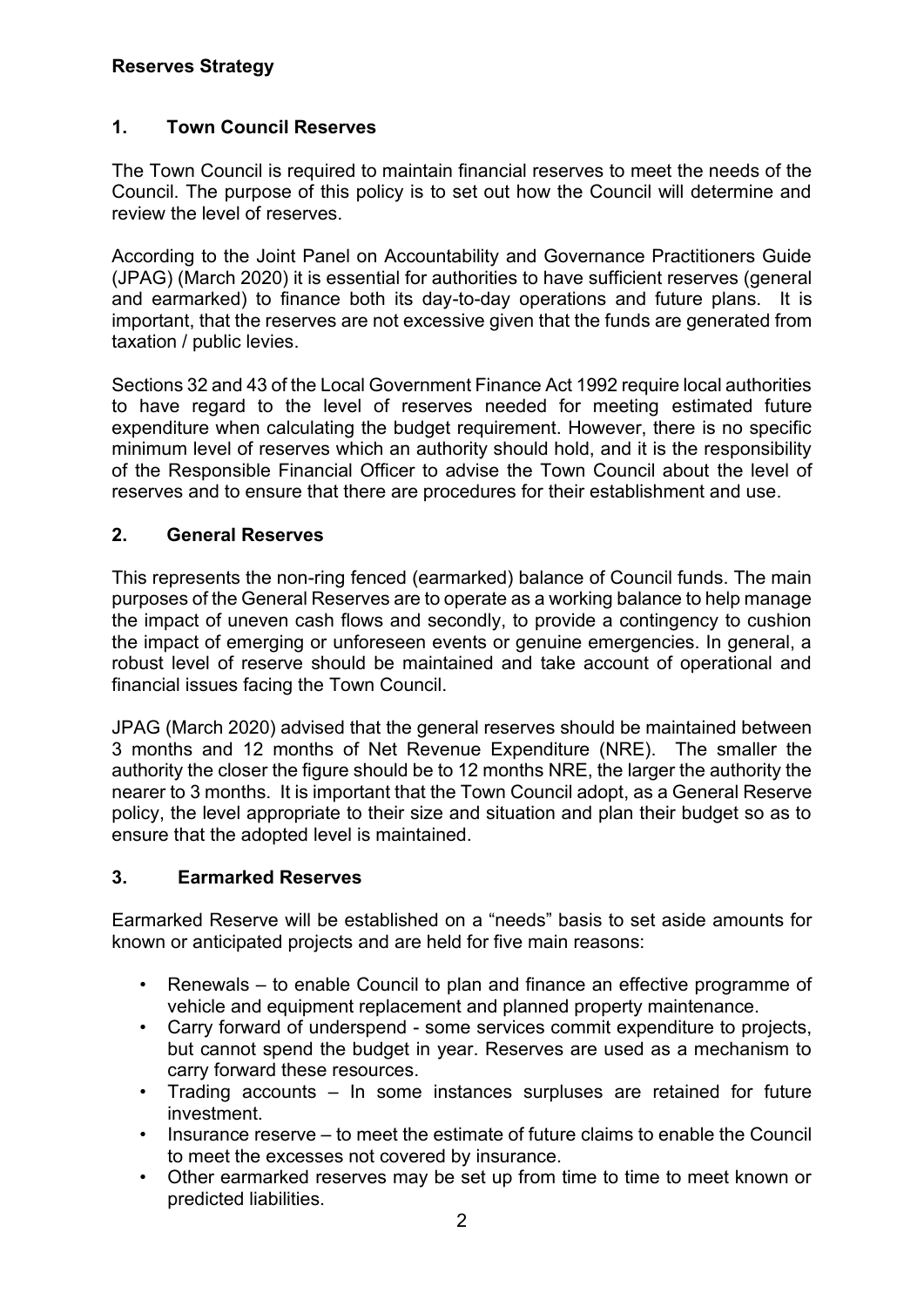#### **4. Management and Control of Reserves**

Once an Earmarked Reserve has been established by the Town Council it is the responsibility of the F&GP Committee to ensure funds are spent in line with their purpose as part of the budget monitoring. The use of Reserves shall be approved by the Town Council.

Where the purpose of an Earmarked Reserve becomes obsolete, or where there is an over-provision of funds, the excess may, on the approval of the Town Council, be transferred to other budget headings within the revenue budget, to General Reserves or to one or more other Earmarked Reserves.

If in extreme circumstances General Reserves were exhausted due to major unforeseen spending pressures within a particular financial year, the Town Council would be able to draw down from its Ear Marked Reserves to provide short term resources.

Setting the level of General Reserves shall be reviewed and agreed by the Town Council as part of the Annual Budget.

Earmarked Reserves shall be reviewed on an individual basis as part of the Annual Budget. Approval for the creation, amendment, cessation or continuation of Earmarked Reserves will be given by the Town Council.